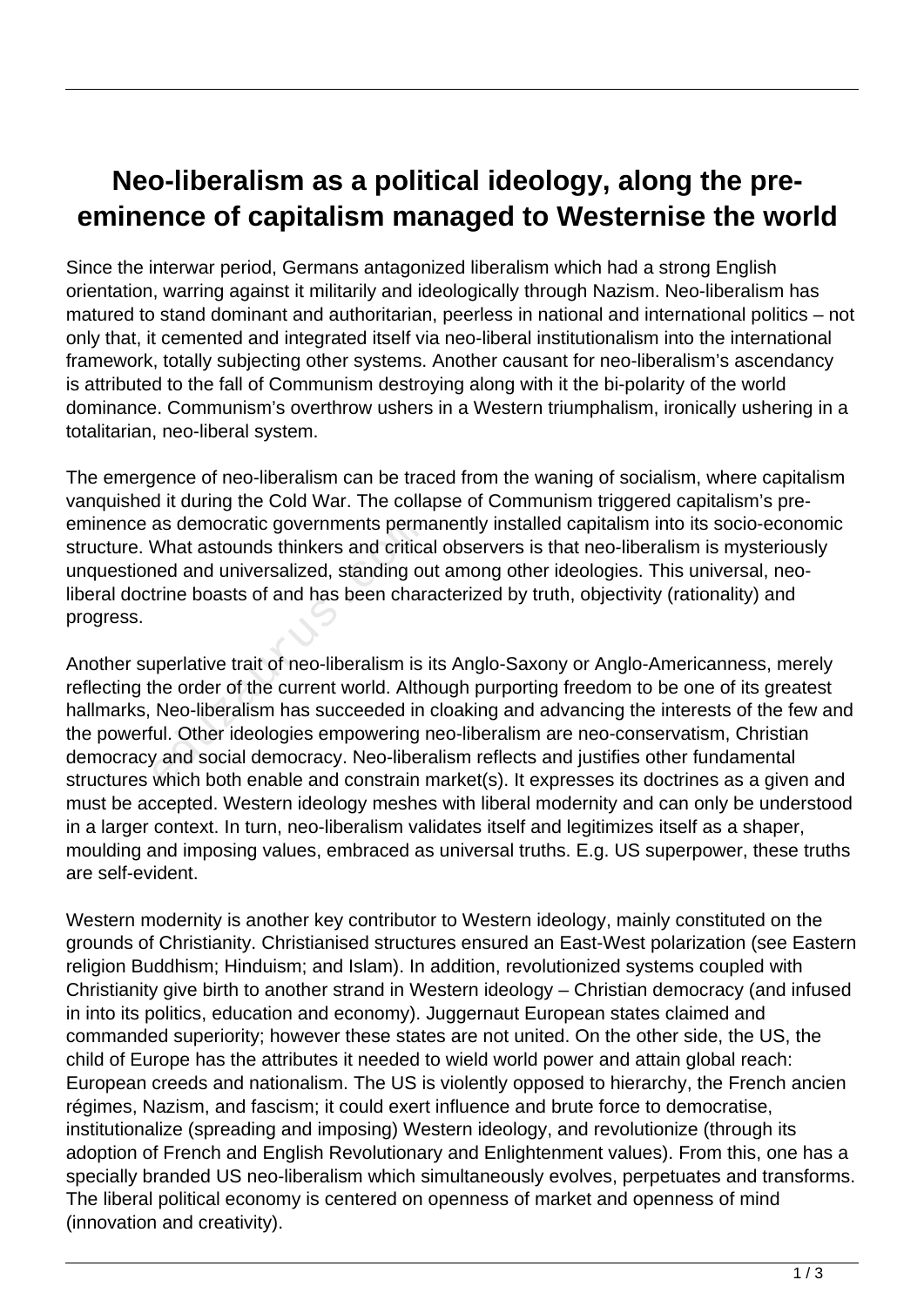One of the greatest critiques of western ideology proceeds primarily from Counter-Enlightenment thinkers which cast in doubt the theory of rational or logical progress. Also critics are opposed to the trend of Western ideology to transition from modern nationalism to cosmopolitanism. Another critique of Western ideology is the survival and even flourishing of ancien-regimes (modern oligarchy) embedded in the conservative politics. Socialists are different, they object to modern liberalism through Western ideology but end up complementing it – asserting that it has socialism possesses the keys to fulfill the promise of liberalism by addressing social inequalities, advocating social emancipation and removing the barriers of class/ social stratification. Socialism recognizes that institutions and private property laws have been an underlying agent that discriminate and work against the masses.

Post-modernism questions Western ideology and the authority for neo-liberalism (From which authority does neo-liberalism proceed?). Post-modernist thought (the inveterate sceptic) rejects truth, objectivity, universality and the definite. Instead, post-modernism challenges Western ideology by embracing pluralism, multilateralism, and relativism. Another fallacy of Western ideology is that most societies are not modern but in transition to full modernity.

Neo-liberalism has succeeded in both westernizing and polarizing the East and the West. Irrespective of political convictions or location, left or right, democratic or authoritarian – all must operate under a uniform and global capitalism, with capitalist policies and institutionalised embeddedness – all of which merely reflect US priorities, interests, agenda. With concern, Gamble observes the growing unilateralist policy of the US, along with a plurality and multilateralism which engraves the citizens of the world with the image of America via cosmopolitan liberalism and hardening of moral norms to legal norms. Meanwhile, Western ideology via Neo-liberalism continues to strive towards perpetual world peace and enlightenment thought in which issues such as security, economy, environment and specific problems are brought to the table. lism has succeeded in both weste<br>e of political convictions or locatio<br>ider a uniform and global capitalis<br>lness – all of which merely reflect<br>bserves the growing unilateralist p<br>lism which engraves the citizens c<br>tan libe

None of these problems are a product of liberal modernity. It is the particular intersection of capitalism, science and democracy that has given rise to an ever-expanding global market, an ever-increasing rate of technological change, and an ever-rising demand for individual rights and political self-determination. The solutions cannot be simply technical or market solutions, they have first to be political solutions. To solve them would require at the very least new global public spaces for deliberation, new transnational agencies, acceptance of new international laws binding national governments, and new global public realm where differences could be accommodated and the basis for consensus and legitimacy for transnational action could be created. Kant rejected the case for a single world government, wisely it might be thought in view of the history of the last two hundred years. A world government still appears a utopian prospect. Kant favoured instead the building of a league of nation-states, composed of republican states able to trust one another and committed to a set of universal principles that would allow the gradual subjection of international relations to the rule of law…

It may also be fanciful to think that they can be addressed by adopting cosmopolitan principles. But notwithstanding the difficulties it would seem our best hope, perhaps our only hope. A realistic cosmopolitanism accepts the continued existence of nation-states as the fundamental source of political legitimacy and identity, but seeks to supplement them with a range of new institutions and public spaces at regional and global levels

The way forward is not to impose a version of the western ideology on everybody else and